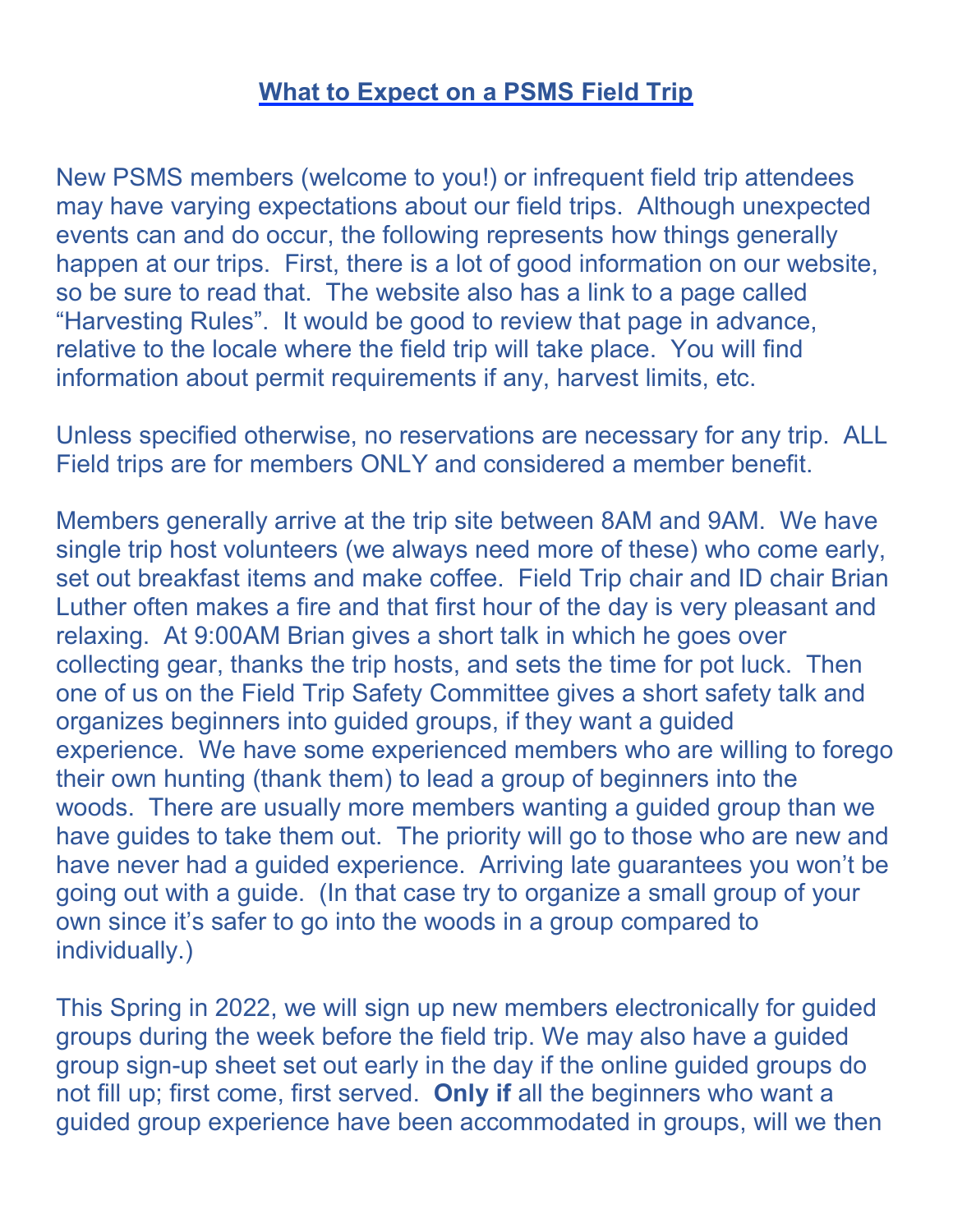have the ability to offer spots in the groups to those with some experience. The guided groups will typically be out for 2.5 to 3 hours, sometimes driving from the trip site and sometimes walking. No one guide is better than another. No one has a stash of secret spots that they will reveal to you. We are just experienced mushroomers willing to take you out and help you as best we can. We can talk about what we hope to find, the correct habitat, hunting strategies, etc. These trips are planned a year in advance and we have no idea about rainfall which is a major factor in the timing of mushroom fruiting. So there is NO GUARANTEE of finding edible mushrooms. What do we guarantee? We'll promise some mushroom education and an enjoyable social experience.

When members bring their mushroom collections back to the shelter which serves as our base of operations, then the specimens can be identified and discussed. Time allowing, we may be able to provide written ID tags so members can advance their learning and not have to rely on memory for the name of that species Brian identified an hour ago. Those who wish to participate can join the post field trip potluck in the early afternoon. Remember to bring a contribution! The early timing of the dinner allows members to enjoy the socializing and the food and still get home at a reasonable hour. Most field trips are close enough to the Seattle area that the whole experience can be had in one day. Some trips however are pretty far for a one day trip, and Brian usually has at least one weekend trip per season. Members camp or sleep in their RVs. The field trip schedule comes out to members only, all at once, as soon as it has been finalized, allowing you to take note of locations and timing and decide which trips you might want to attend.

So having a safe and enjoyable mushroom hunting experience means both sides have responsibilities. We'll make some guides available, do our best to get you into and out of the woods safely, educate you regarding correct mushroom habitat (so you can later hunt successfully on your own) and discuss hunting strategies. Back at the shelter, we'll also identify the specimens you collect.